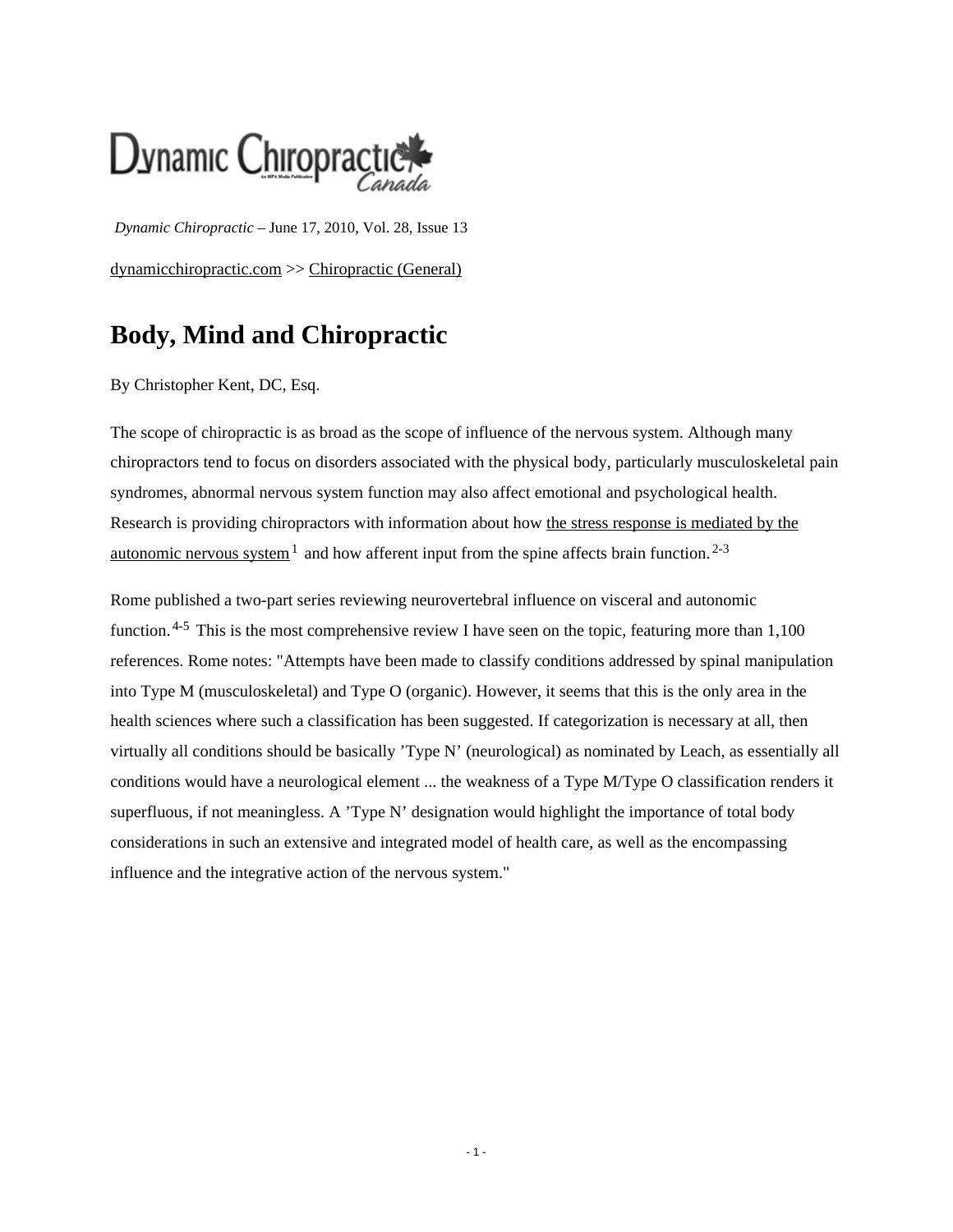

 [Among Rome's conclusions:](http://chiropractors.asn.au/Content/NavigationMenu/Publications/CJA/CurrentIssues2010/Volume40/Vol40Issue1/default.htm#Marker2) "It is the emphasis on a localized ANS

connection with the spine which would differentiate the chiropractic health care profession from others in the manipulative and manual therapies field. It must be appreciated that this association implies more than a musculoskeletal connection, and thereby may have the potential to influence neurophysiology and consequently homeostasis, which could contribute to overall patient well-being." <sup>5</sup>

There is a small, but growing body of evidence concerning the relationship of the spine, vertebral subluxation, chiropractic care, and psychological and emotional health. The following sampling is not a comprehensive review; it is merely to whet your appetite on the subject. [A systematic review examined](http://www.ncbi.nlm.nih.gov/pubmed/18054729) [psychological outcomes](http://www.ncbi.nlm.nih.gov/pubmed/18054729) in randomized controlled trials of spinal manipulation. The study concluded: "There was some evidence that spinal manipulation improved psychological outcomes compared with verbal interventions ... The clinical implications are that physical treatments, such as spinal manipulation have psychological benefits."<sup>6</sup>

[Genthner, et al.,](http://www.jvsr.com/abstracts/index.asp?id=260)  $7$  reported on a series of 15 patients with a history of depression. The Beck Depression Inventory II was used to measure the baseline level of depression and any post-care changes following orthospinology care. A paired t-test demonstrated significant improvement in depression test scores.

Other articles addressing mental health issues and chiropractic care have been published, ranging from single case reports to randomized clinical trials. Favorable responses were reported in persons with conditions including addiction,  ${}^{8}$  depression,  ${}^{9}$  ADHD,  ${}^{10}$  autism,  ${}^{11}$  dyslexia and learning disabilities.  ${}^{12}$ Additionally, published papers report changes in general health measures in chiropractic patients using the RAND-36 and Global Well Being Scale (GWBS), <sup>13</sup> changes in domains of [health-related quality of life](http://www.jvsr.com/abstracts/index.asp?id=299)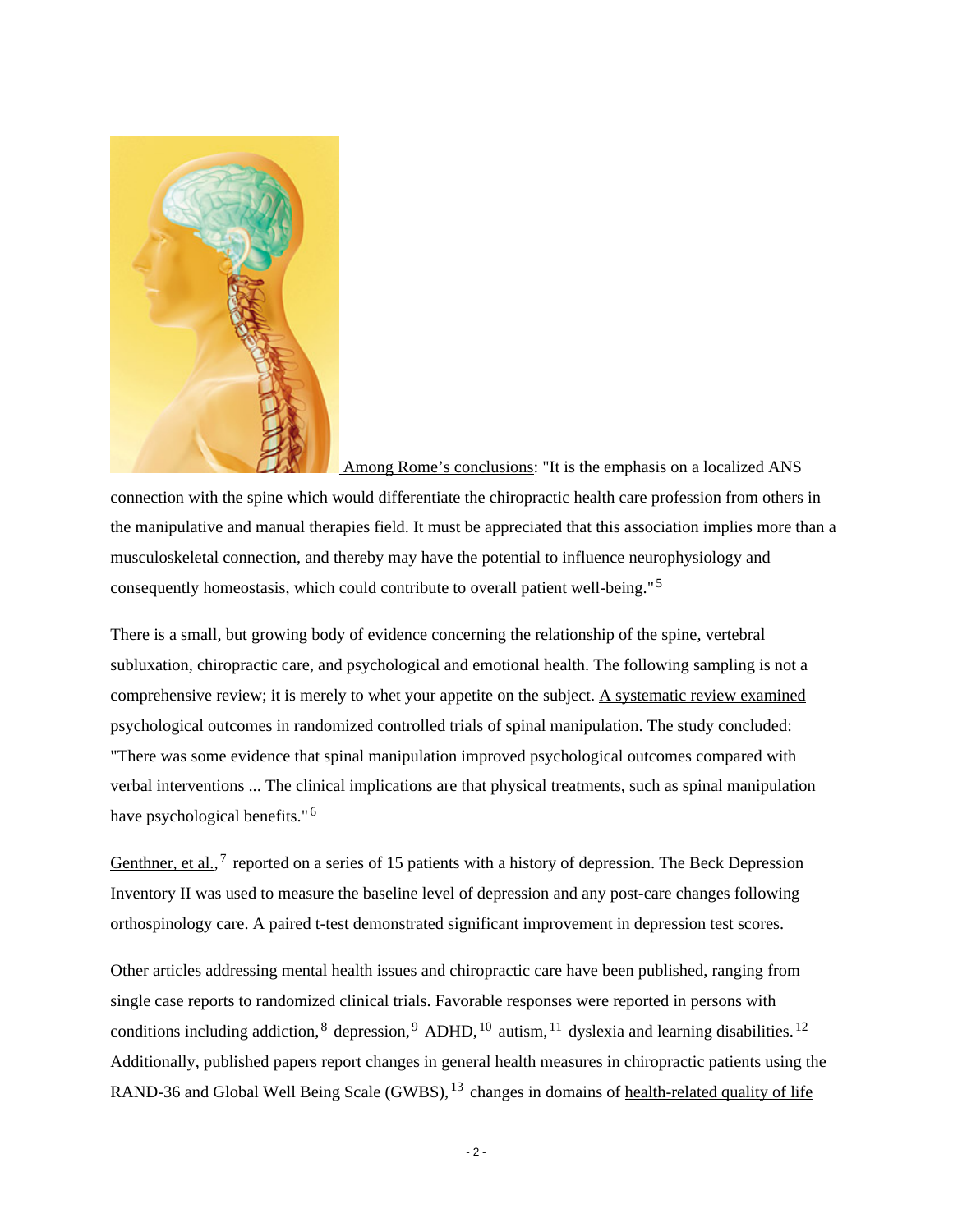among public safety personnel undergoing chiropractic care,  $^{14}$  and chiropractic care for patients with [cancer-related traumatic stress symptoms.](http://www.springerlink.com/content/t4357785663608u0) <sup>15</sup>

More than 38 years ago, my first chiropractor explained that everything we experience is processed through our nervous system. When our perception of the world is distorted by nerve interference, it compromises our ability to respond appropriately. He noted that in addition to damaging our physical health, it could result in impaired psychological and emotional function as well. Finally, he opined that when this happened to a significant number of people in a society, a sick society would result.

The distinction between Type O (organic) and Type M (musculoskeletal) disorders is illusory. Chiropractic care is concerned with the totality of the human experience. By analyzing and correcting vertebral subluxations, a patient is placed on a more optimum physiological path. This brings the individual closer to the definition of health promulgated by the World Health Organization: "Health is a state of complete physical, mental and social well-being and not merely the absence of disease or infirmity." <sup>16</sup>

## *References*

- 1. Lee R. ["The New Pandemic: Superstress?"](http://www.explorejournal.com/issues/contents?issue_key=S1550-8307%2809%29X0007-8) *Explore,* 2010;6(1):7-10.
- 2. Carrick FR. [Changes in brain function after manipulation of the cervical spine.](http://www.ncbi.nlm.nih.gov/pubmed/9345682) *J Manipulative Physiol Ther,* 1997;20(8):529-45.
- 3. Kelly DD, Murphy BA, Backhouse DP. [Use of a mental rotation reaction-time paradigm to measure](http://www.jmptonline.org/article/S0161-4754�00�90171-4/abstract) [the effects of upper cervical adjustments on cortical processing:](http://www.jmptonline.org/article/S0161-4754�00�90171-4/abstract) a pilot study. *J Manipulative Physiol Ther,* 2000;23(4):246-51.
- 4. Rome PL. [Neurovertebral influence upon the autonomic nervous system:](http://chiropractors.asn.au/Content/NavigationMenu/Publications/CJA/CJA_Back_Issues/Volume39/Vol39Issue1/default.htm#marker1) some of the somato-autonomic evidence to date. *Chiropr J Aust*, 2009;39(1):2-17.
- 5. Rome PL. [Neurovertebral influence on visceral and ANS function: some of the evidence to date, part](http://chiropractors.asn.au/Content/NavigationMenu/Publications/CJA/CurrentIssues2010/Volume40/Vol40Issue1/default.htm#Marker2)  [II:](http://chiropractors.asn.au/Content/NavigationMenu/Publications/CJA/CurrentIssues2010/Volume40/Vol40Issue1/default.htm#Marker2) somatovisceral. *Chiropr J Aust*, 2010;40(1):9-29.
- 6. Williams NH, Hendry M, Lewis R, et al. [Psychological response in spinal manipulation \(PRISM\):](http://www.ncbi.nlm.nih.gov/pubmed/18054729) a systematic review or psychological outcomes in randomized controlled trials. *Complementary Therapies in Medicine,* 2007;15:271-283.
- 7. [Genthner GC, Friedman HL, Studley CF.](http://www.jvsr.com/abstracts/index.asp?id=260) Improvement in depression following reduction of upper cervical vertebral subluxation using orthospinology technique." *Journal of Vertebral Subluxation Research,* Nov. 7, 2005.